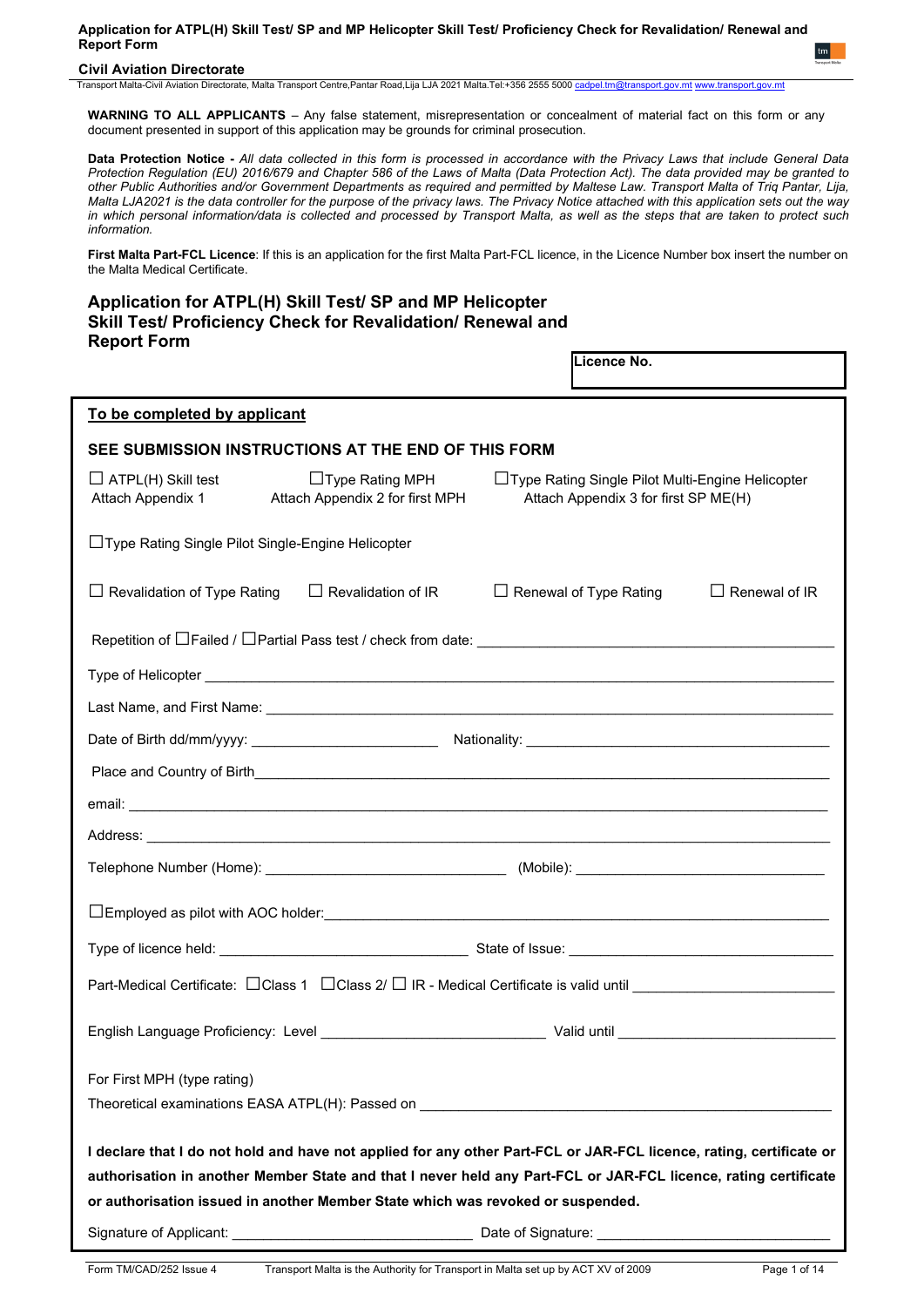**Civil Aviation Directorate**

Transport Malta-Civil Aviation Directorate, Malta Transport Centre,Pantar Road,Lija LJA 2021 Malta.Tel:+356 2555 5000 [cadpel.tm@transport.gov.mt](mailto:cadpel.tm@transport.gov.mt) [www.transport.gov.mt](http://www.transport.gov.mt/)

# **Application for ATPL(H) Skill Test/ SP and MP Helicopter Skill Test/ Proficiency Check for Revalidation/ Renewal and Report Form**

| <b>Complete for:</b>                                                                                                                                                                                                                                                                                                                                  | <b>Applicant Full Name and Licence No:</b>      |                                  |  |  |  |  |  |
|-------------------------------------------------------------------------------------------------------------------------------------------------------------------------------------------------------------------------------------------------------------------------------------------------------------------------------------------------------|-------------------------------------------------|----------------------------------|--|--|--|--|--|
| $\Box$ Issue of type rating                                                                                                                                                                                                                                                                                                                           |                                                 |                                  |  |  |  |  |  |
| □ Renewal of an expired rating                                                                                                                                                                                                                                                                                                                        |                                                 |                                  |  |  |  |  |  |
| To be Completed by ATO and signed by Head of Training                                                                                                                                                                                                                                                                                                 |                                                 |                                  |  |  |  |  |  |
|                                                                                                                                                                                                                                                                                                                                                       | $\square$ ME<br>$\Box$ Piston<br>$\Box$ Turbine | $\sqcup$ SP<br>$\sqcup$ MP       |  |  |  |  |  |
|                                                                                                                                                                                                                                                                                                                                                       |                                                 |                                  |  |  |  |  |  |
| 1 Theoretical training for the issue of a type or class rating performed during periods                                                                                                                                                                                                                                                               |                                                 |                                  |  |  |  |  |  |
| Mark obtained: ____________________________% (Pass mark 75%)                                                                                                                                                                                                                                                                                          |                                                 |                                  |  |  |  |  |  |
| 2 Simulator                                                                                                                                                                                                                                                                                                                                           |                                                 |                                  |  |  |  |  |  |
| Simulator manufacturer ____________________Sim Code: ______________________Helicopter type _______________                                                                                                                                                                                                                                            |                                                 |                                  |  |  |  |  |  |
|                                                                                                                                                                                                                                                                                                                                                       |                                                 |                                  |  |  |  |  |  |
|                                                                                                                                                                                                                                                                                                                                                       |                                                 |                                  |  |  |  |  |  |
|                                                                                                                                                                                                                                                                                                                                                       |                                                 |                                  |  |  |  |  |  |
| Toa DA/H of ______________________                                                                                                                                                                                                                                                                                                                    |                                                 |                                  |  |  |  |  |  |
|                                                                                                                                                                                                                                                                                                                                                       |                                                 |                                  |  |  |  |  |  |
|                                                                                                                                                                                                                                                                                                                                                       |                                                 |                                  |  |  |  |  |  |
|                                                                                                                                                                                                                                                                                                                                                       |                                                 |                                  |  |  |  |  |  |
| 3 Flight training in the helicopter                                                                                                                                                                                                                                                                                                                   |                                                 |                                  |  |  |  |  |  |
|                                                                                                                                                                                                                                                                                                                                                       |                                                 |                                  |  |  |  |  |  |
|                                                                                                                                                                                                                                                                                                                                                       |                                                 |                                  |  |  |  |  |  |
|                                                                                                                                                                                                                                                                                                                                                       |                                                 |                                  |  |  |  |  |  |
|                                                                                                                                                                                                                                                                                                                                                       |                                                 |                                  |  |  |  |  |  |
|                                                                                                                                                                                                                                                                                                                                                       |                                                 |                                  |  |  |  |  |  |
|                                                                                                                                                                                                                                                                                                                                                       |                                                 |                                  |  |  |  |  |  |
| $\mathbf{A}$<br>Recommendation for Skill Test/ Renewal Proficiency Check - The ATO confirms that the applicant has<br>completed the training required by the approved syllabus, and recommends the applicant for the Skill test/<br><b>Proficiency Check</b><br>Note: Experience requirements for the ATPL(H) must be completed before the skill test |                                                 |                                  |  |  |  |  |  |
|                                                                                                                                                                                                                                                                                                                                                       |                                                 |                                  |  |  |  |  |  |
|                                                                                                                                                                                                                                                                                                                                                       |                                                 |                                  |  |  |  |  |  |
| For Office Use:                                                                                                                                                                                                                                                                                                                                       |                                                 |                                  |  |  |  |  |  |
| Limitation to initially fly under the supervision of an instructor as required by OSD                                                                                                                                                                                                                                                                 |                                                 | $\Box$ Yes<br>$\Box$ No          |  |  |  |  |  |
|                                                                                                                                                                                                                                                                                                                                                       |                                                 |                                  |  |  |  |  |  |
|                                                                                                                                                                                                                                                                                                                                                       |                                                 | Signature ______________________ |  |  |  |  |  |
| <b>Complete for Revalidation of Type Rating</b>                                                                                                                                                                                                                                                                                                       |                                                 |                                  |  |  |  |  |  |
| To be Completed by the Examiner                                                                                                                                                                                                                                                                                                                       |                                                 |                                  |  |  |  |  |  |
| Note: The duration of the proficiency check may be counted towards the 2 hours.                                                                                                                                                                                                                                                                       |                                                 |                                  |  |  |  |  |  |
|                                                                                                                                                                                                                                                                                                                                                       |                                                 |                                  |  |  |  |  |  |
|                                                                                                                                                                                                                                                                                                                                                       |                                                 |                                  |  |  |  |  |  |
|                                                                                                                                                                                                                                                                                                                                                       |                                                 |                                  |  |  |  |  |  |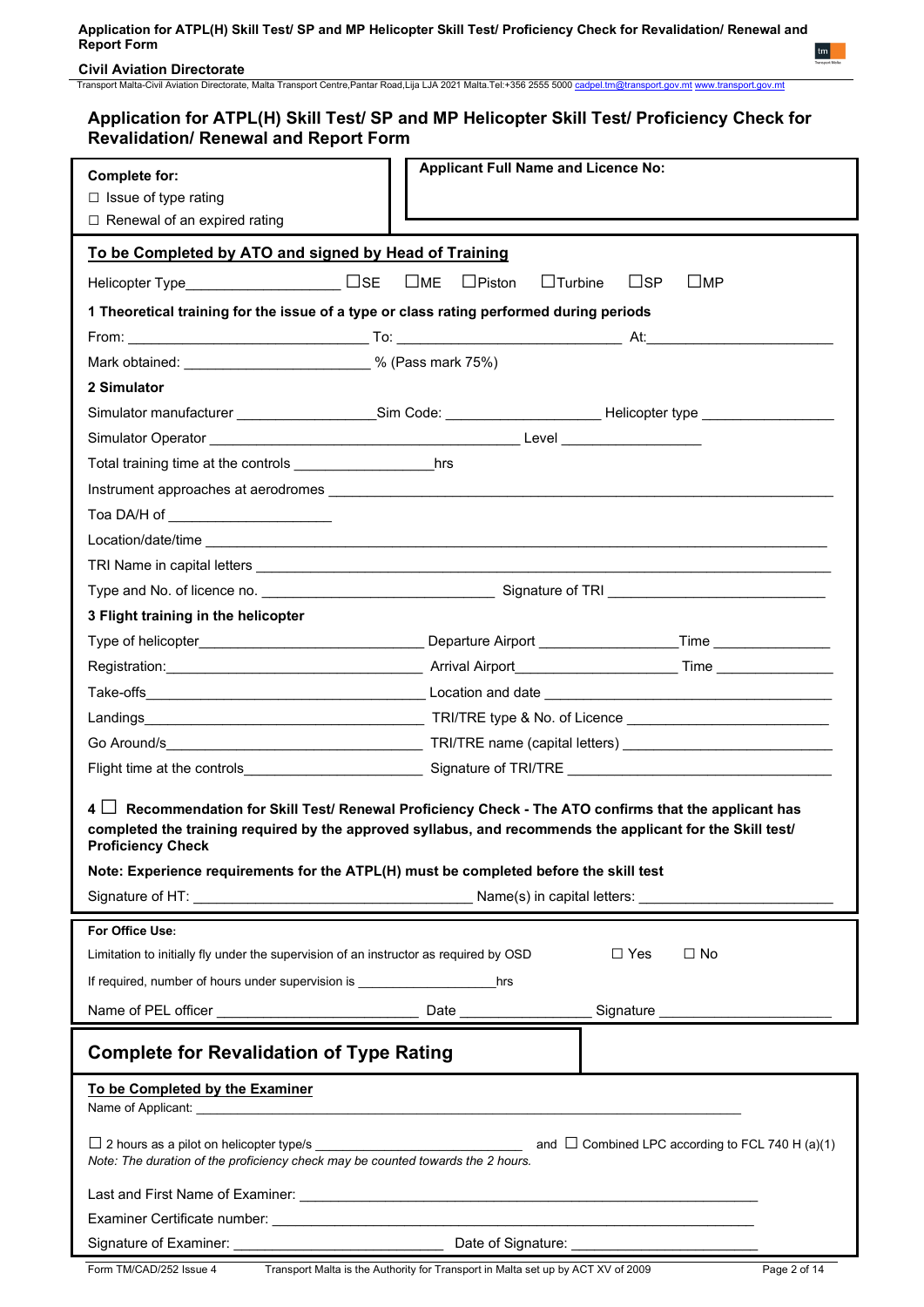**Civil Aviation Directorate**

Transport Malta-Civil Aviation Directorate, Malta Transport Centre,Pantar Road,Lija LJA 2021 Malta.Tel:+356 2555 5000 [cadpel.tm@transport.gov.mt](mailto:cadpel.tm@transport.gov.mt) [www.transport.gov.mt](http://www.transport.gov.mt/)

## **Application for ATPL(H) Skill Test/ SP and MP Helicopter Skill Test/ Proficiency Check for Revalidation/ Renewal and Report Form**

**Applicant Full Name and Licence No:**

|       | SINGLE/MULTI-PILOT HELICOPTERS                                                                                                     |                 | <b>PRACTICAL TRAINING</b> |                                                | SKILL TEST OR PROFICIENCY CHECK          |                                                                              |
|-------|------------------------------------------------------------------------------------------------------------------------------------|-----------------|---------------------------|------------------------------------------------|------------------------------------------|------------------------------------------------------------------------------|
|       | <b>Manoeuvres/Procedures</b>                                                                                                       | <b>FSTD</b>     | H                         | Instructor initials when<br>training completed | Checked in<br><b>FFS</b><br>H            | Examiner initials when test<br>completed                                     |
|       | Section 1 - Preflight preparations and checks                                                                                      |                 |                           |                                                |                                          |                                                                              |
| 1.1   | Helicopter exterior visual inspection; location<br>of each item and purpose of inspection                                          |                 | P                         |                                                | м<br>(if performed in the<br>helicopter) |                                                                              |
| 1.2   | Cockpit inspection                                                                                                                 | $P \rightarrow$ | $\rightarrow$             |                                                | M                                        |                                                                              |
| 1.3   | Starting procedures, radio and navigation<br>equipment check, selection and setting of<br>navigation and communication frequencies | $P \rightarrow$ | $\rightarrow$             |                                                | M                                        |                                                                              |
| 1.4   | Taxiing/air taxiing in compliance with ATC<br>instructions or with instructions of an instructor                                   | $P \rightarrow$ | $\rightarrow$             |                                                | M                                        |                                                                              |
| 1.5   | Pre-take-off procedures and checks                                                                                                 | $P \rightarrow$ | $\rightarrow$             |                                                | M                                        |                                                                              |
|       | Section 2 - Flight manoeuvres and procedures                                                                                       |                 |                           |                                                |                                          |                                                                              |
| 2.1   | Take-offs (various profiles)                                                                                                       | $P \rightarrow$ | $\rightarrow$             |                                                | M                                        |                                                                              |
| 2.2   | Sloping ground or crosswind take-offs &<br>landings                                                                                | $P\rightarrow$  | $\rightarrow$             |                                                |                                          |                                                                              |
| 2.3   | Take-off at maximum take-off mass (actual or<br>simulated maximum take-off mass)                                                   | $P \rightarrow$ | $\rightarrow$             |                                                |                                          |                                                                              |
| 2.4   | Take-off with simulated engine failure shortly<br>before reaching TDP or DPATO                                                     | $P \rightarrow$ | $\rightarrow$             |                                                | M                                        |                                                                              |
| 2.4.1 | Take-off with simulated engine failure shortly<br>after reaching TDP or DPATO                                                      | $P \rightarrow$ | $\rightarrow$             |                                                | M                                        |                                                                              |
| 2.5   | Climbing and descending turns to specified<br>headings                                                                             | $P \rightarrow$ | $\rightarrow$             |                                                | M                                        |                                                                              |
| 2.5.1 | Turns with 30° bank, 180° to 360° left and<br>right, by sole reference to instruments                                              | $P \rightarrow$ | $\rightarrow$             |                                                | M                                        |                                                                              |
| 2.6   | Autorotative descent                                                                                                               | $P\rightarrow$  | $\rightarrow$             |                                                | м                                        |                                                                              |
| 2.6.1 | For single-engine helicopters (SEH)<br>autorotative landing or for multi-engine<br>helicopters (MEH) power recovery                | $P \rightarrow$ | $\rightarrow$             |                                                | M                                        |                                                                              |
| 2.7   | Landings, various profiles                                                                                                         | $P \rightarrow$ | $\rightarrow$             |                                                | M                                        |                                                                              |
| 2.7.1 | Go-around or landing following simulated<br>engine failure before LDP or DPBL                                                      | $P \rightarrow$ | $\rightarrow$             |                                                | M                                        |                                                                              |
| 2.7.2 | Landing following simulated engine failure<br>after LDP or DPBL                                                                    | $P \rightarrow$ | $\rightarrow$             |                                                | M                                        |                                                                              |
|       | Section 3 - Normal and abnormal operations of the following systems and procedures                                                 |                 |                           |                                                |                                          |                                                                              |
| 3     | Normal and abnormal operations of the<br>following systems and procedures:                                                         |                 |                           |                                                |                                          | A mandatory minimum of<br>three items shall be selected<br>from this section |
| 3.1   | Engine                                                                                                                             | $P \rightarrow$ | $\rightarrow$             |                                                |                                          |                                                                              |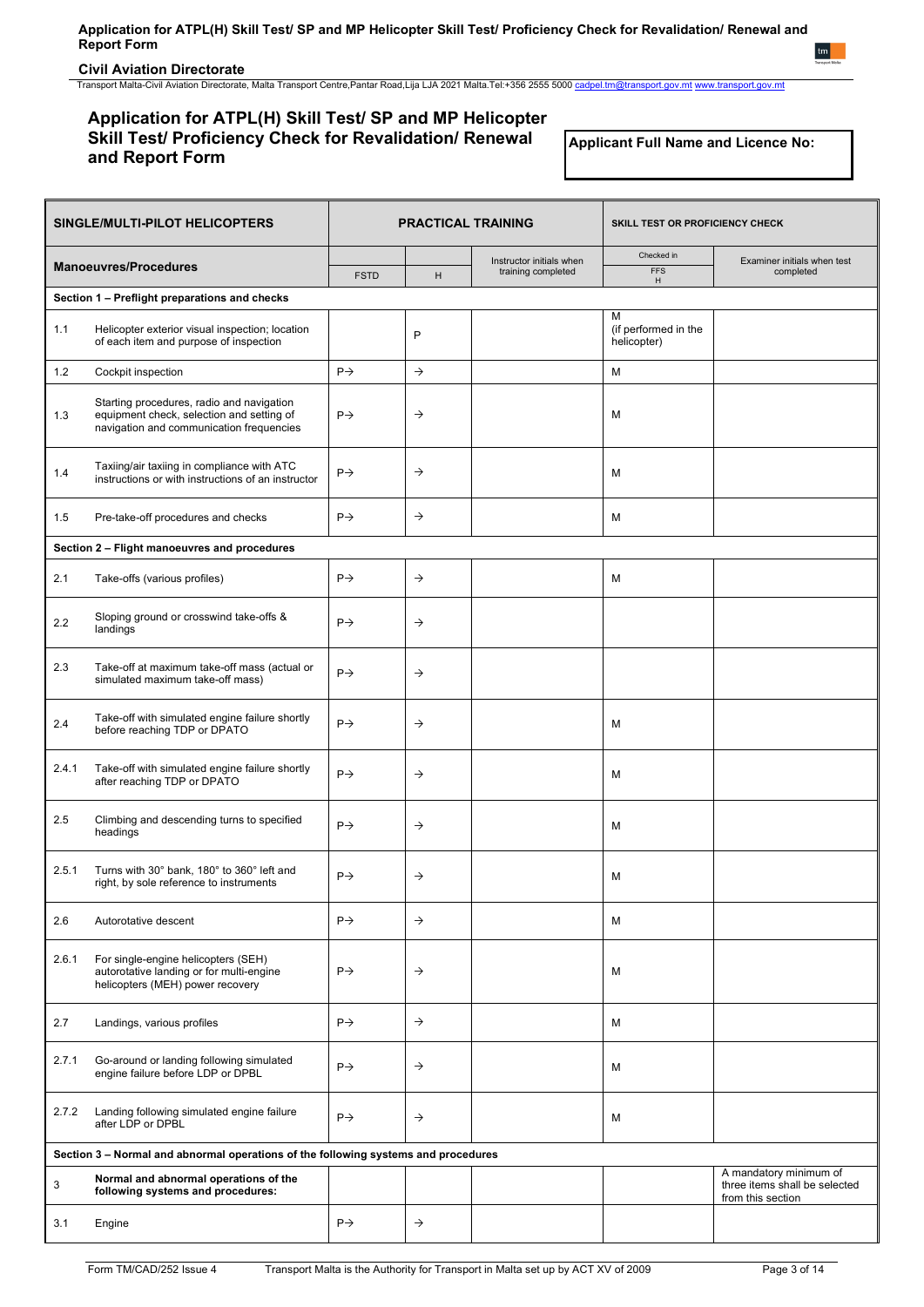## **Civil Aviation Directorate**

Transport Malta-Civil Aviation Directorate, Malta Transport Centre,Pantar Road,Lija LJA 2021 Malta.Tel:+356 2555 5000 [cadpel.tm@transport.gov.mt](mailto:cadpel.tm@transport.gov.mt) [www.transport.gov.mt](http://www.transport.gov.mt/)

## **Application for ATPL(H) Skill Test/ SP and MP Helicopter Skill Test/ Proficiency Check for Revalidation/ Renewal and Report Form**

**Applicant Full Name and Licence No:**

| SINGLE/MULTI-PILOT HELICOPTERS |                                                            | <b>PRACTICAL TRAINING</b> |                                                                 | SKILL TEST OR PROFICIENCY CHECK                |                                |                                                                              |
|--------------------------------|------------------------------------------------------------|---------------------------|-----------------------------------------------------------------|------------------------------------------------|--------------------------------|------------------------------------------------------------------------------|
| <b>Manoeuvres/Procedures</b>   |                                                            | <b>FSTD</b>               | H                                                               | Instructor initials when<br>training completed | Checked in<br><b>FSTD</b><br>H | Examiner initials when test<br>completed                                     |
| 3.2                            | Air conditioning (heating, ventilation)                    | $P \rightarrow$           | $\rightarrow$                                                   |                                                |                                |                                                                              |
| 3.3                            | Pitot/static system                                        | $P \rightarrow$           | $\rightarrow$                                                   |                                                |                                |                                                                              |
| 3.4                            | Fuel System                                                | $P \rightarrow$           | $\rightarrow$                                                   |                                                |                                |                                                                              |
| 3.5                            | Electrical system                                          | $P \rightarrow$           | $\rightarrow$                                                   |                                                |                                |                                                                              |
| 3.6                            | Hydraulic system                                           | $P \rightarrow$           | $\rightarrow$                                                   |                                                |                                |                                                                              |
| 3.7                            | Flight control and trim system                             | $P \rightarrow$           | $\rightarrow$                                                   |                                                |                                |                                                                              |
| 3.8                            | Anti-icing and de-icing system                             | $P \rightarrow$           | $\rightarrow$                                                   |                                                |                                |                                                                              |
| 3.9                            | Autopilot/Flight director                                  | $P \rightarrow$           | $\rightarrow$                                                   |                                                |                                |                                                                              |
| 3.10                           | Stability augmentation devices                             | $P \rightarrow$           | $\rightarrow$                                                   |                                                |                                |                                                                              |
| 3.11                           | Weather radar, radio altimeter, transponder                | $P \rightarrow$           | $\rightarrow$                                                   |                                                |                                |                                                                              |
| 3.12                           | Area navigation system                                     | $P \rightarrow$           | $\rightarrow$                                                   |                                                |                                |                                                                              |
| 3.13                           | Landing gear system                                        | $P \rightarrow$           | $\rightarrow$                                                   |                                                |                                |                                                                              |
| 3.14                           | APU                                                        | $P \rightarrow$           | $\rightarrow$                                                   |                                                |                                |                                                                              |
| 3.15                           | Radio, navigation equipment, instruments and<br><b>FMS</b> | $P \rightarrow$           | $\rightarrow$                                                   |                                                |                                |                                                                              |
|                                | Section 4 - Abnormal and emergency procedures              |                           |                                                                 |                                                |                                |                                                                              |
| 4                              | Abnormal and emergency procedures                          |                           |                                                                 |                                                |                                | A mandatory minimum of<br>three items shall be selected<br>from this section |
| 4.1                            | Fire drills (including evacuation if applicable)           | $P\rightarrow$            | $\rightarrow$                                                   |                                                |                                |                                                                              |
| 4.2                            | Smoke control and removal                                  | $P\rightarrow$            | $\rightarrow$                                                   |                                                |                                |                                                                              |
| 4.3                            | Engine failures, shutdown and restart at a safe<br>height  | $P\rightarrow$            | $\rightarrow$                                                   |                                                |                                |                                                                              |
| 4.4                            | Fuel dumping (simulated)                                   | $P \rightarrow$           | $\rightarrow$                                                   |                                                |                                |                                                                              |
| 4.5                            | Tail rotor control failure (if applicable)                 | $P \rightarrow$           | $\rightarrow$                                                   |                                                |                                |                                                                              |
| 4.5.1                          | Tail rotor loss (if applicable)                            | P                         | Α<br>helicopter<br>shall not<br>be used<br>for this<br>exercise |                                                |                                |                                                                              |
| 4.6                            | Incapacitation of crew member - MPH only                   | $P\rightarrow$            | $\rightarrow$                                                   |                                                |                                |                                                                              |
| 4.7                            | Transmission malfunctions                                  | $P\rightarrow$            | $\rightarrow$                                                   |                                                |                                |                                                                              |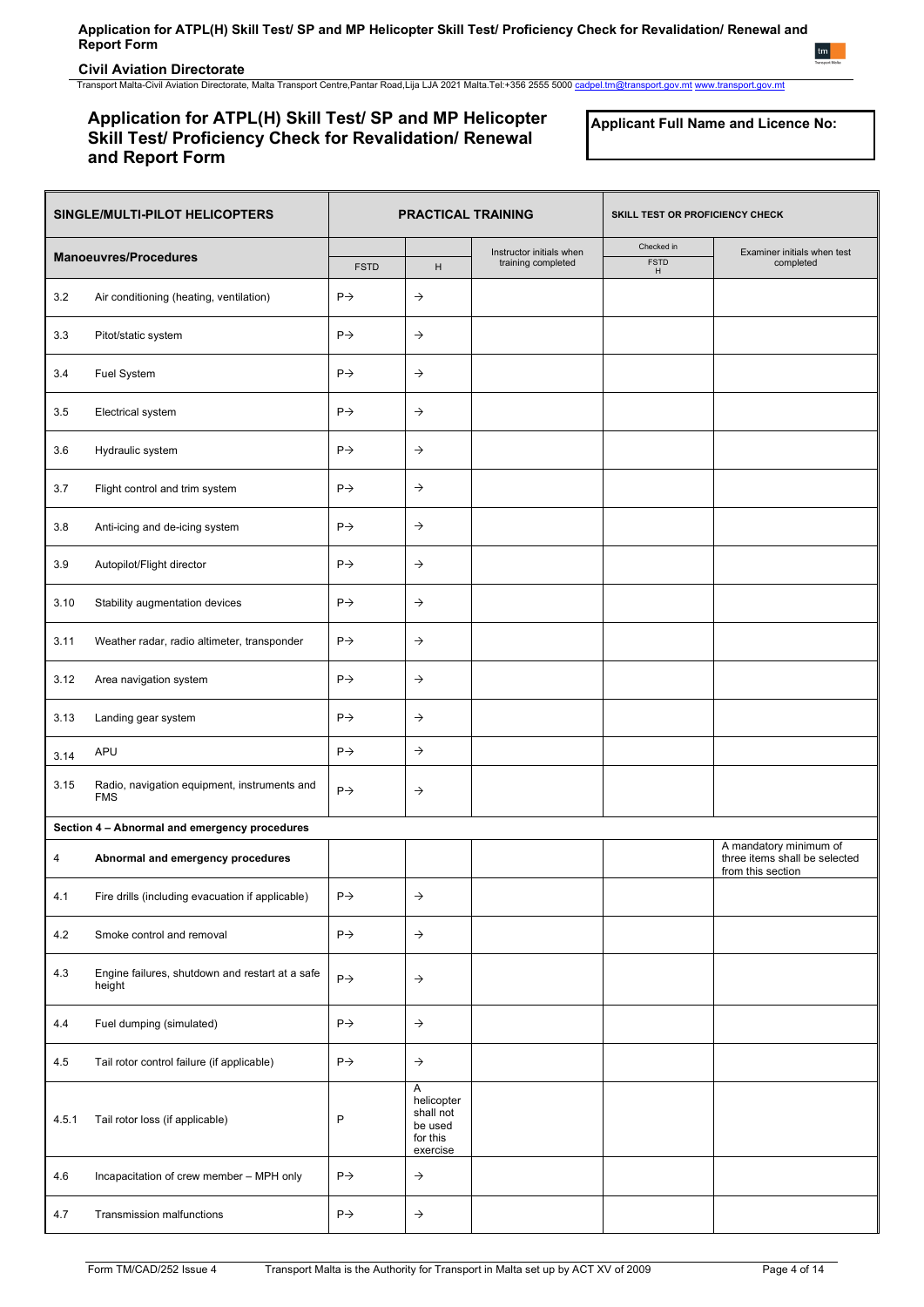**Civil Aviation Directorate**

Transport Malta-Civil Aviation Directorate, Malta Transport Centre,Pantar Road,Lija LJA 2021 Malta.Tel:+356 2555 5000 [cadpel.tm@transport.gov.mt](mailto:cadpel.tm@transport.gov.mt) [www.transport.gov.mt](http://www.transport.gov.mt/)

# **Application for ATPL(H) Skill Test/ SP and MP Helicopter Skill Test/ Proficiency Check for Revalidation/ Renewal and Report Form**

**Applicant Full Name and Licence No:**

| SINGLE/MULTI-PILOT HELICOPTERS |                                                                                                                                                                                                                                                                                                                             | <b>PRACTICAL TRAINING</b> |                 | SKILL TEST OR PROFICIENCY CHECK                |                                |                                          |
|--------------------------------|-----------------------------------------------------------------------------------------------------------------------------------------------------------------------------------------------------------------------------------------------------------------------------------------------------------------------------|---------------------------|-----------------|------------------------------------------------|--------------------------------|------------------------------------------|
|                                | <b>Manoeuvres/Procedures</b>                                                                                                                                                                                                                                                                                                | <b>FSTD</b>               | н               | Instructor initials when<br>training completed | Checked in<br><b>FSTD</b><br>H | Examiner initials when test<br>completed |
| 4.8                            | Other emergency procedures as outlined in<br>the appropriate flight manual                                                                                                                                                                                                                                                  | $P \rightarrow$           | $\rightarrow$   |                                                |                                |                                          |
|                                | Section 5 - Instrument flight procedures (to be performed in IMC or simulated IMC)                                                                                                                                                                                                                                          |                           |                 |                                                |                                |                                          |
| 5.1                            | Instrument take-off: transition to instrument<br>flight is required as soon as possible after<br>becoming airborne                                                                                                                                                                                                          | $P^*$                     | $\rightarrow^*$ |                                                |                                |                                          |
| 5.1.1                          | Simulated engine failure during departure                                                                                                                                                                                                                                                                                   | P*                        | $\rightarrow^*$ |                                                | $M^*$                          |                                          |
| 5.2                            | Adherence to departure and arrival routes and<br><b>ATC</b> instructions                                                                                                                                                                                                                                                    | $P^*$                     | $\rightarrow^*$ |                                                | M*                             |                                          |
| 5.3                            | Holding procedures                                                                                                                                                                                                                                                                                                          | $P^*$                     | $\rightarrow^*$ |                                                |                                |                                          |
| 5.4                            | 3D operations to DH/A of 200 ft (60 m) or to<br>higher minima if required by the approach<br>procedure                                                                                                                                                                                                                      | P*                        | $\rightarrow^*$ |                                                |                                |                                          |
| 5.4.1                          | Manually, without flight director.<br>Note: According to the AFM, RNP APCH<br>procedures may require the use of autopilot or<br>flight director. The procedure to be flown<br>manually shall be chosen taken into account<br>such limitations (for example, choose an ILS<br>for 5.4.1 in the case of such AFM limitation). | P*                        | $\rightarrow^*$ |                                                | $M^*$                          |                                          |
| 5.4.2                          | Manually, with flight director                                                                                                                                                                                                                                                                                              | $P^*$                     | $\rightarrow^*$ |                                                | $M^*$                          |                                          |
| 5.4.3                          | With coupled autopilot                                                                                                                                                                                                                                                                                                      | $P^*$                     | $\rightarrow^*$ |                                                |                                |                                          |
| 5.4.4                          | Manually, with one engine simulated<br>inoperative; engine failure has to be simulated<br>during final approach before passing 1 000 ft<br>above aerodrome level until touchdown or until<br>completion of the missed approach procedure                                                                                    | $P^*$                     | $\rightarrow^*$ |                                                | $M^*$                          |                                          |
| 5.5                            | 2D operations down to the MDA/H                                                                                                                                                                                                                                                                                             | $P^*$                     | $\rightarrow^*$ |                                                | $M^*$                          |                                          |
| 5.6                            | Go-around with all engines operating on<br>reaching DA/H or MDA/MDH                                                                                                                                                                                                                                                         | $P^*$                     | $\rightarrow^*$ |                                                |                                |                                          |
| 5.6.1                          | Other missed approach procedures                                                                                                                                                                                                                                                                                            | $P^*$                     | $\rightarrow^*$ |                                                |                                |                                          |
| 5.6.2                          | Go-around with one engine simulated<br>inoperative on reaching DA/H or MDA/MDH                                                                                                                                                                                                                                              | $P^*$                     | $\rightarrow^*$ |                                                | $M^*$                          |                                          |
| 5.7                            | IMC autorotation with power recovery                                                                                                                                                                                                                                                                                        | $P^*$                     | $\rightarrow^*$ |                                                | $M^*$                          |                                          |
| 5.8                            | Recovery from unusual attitudes                                                                                                                                                                                                                                                                                             | $P^*$                     | $\rightarrow^*$ |                                                | $M^*$                          |                                          |
|                                | Section 6 - Use of optional equipment                                                                                                                                                                                                                                                                                       |                           |                 |                                                |                                |                                          |
| 6                              | Use of optional equipment                                                                                                                                                                                                                                                                                                   | $P \rightarrow$           | $\rightarrow$   |                                                |                                |                                          |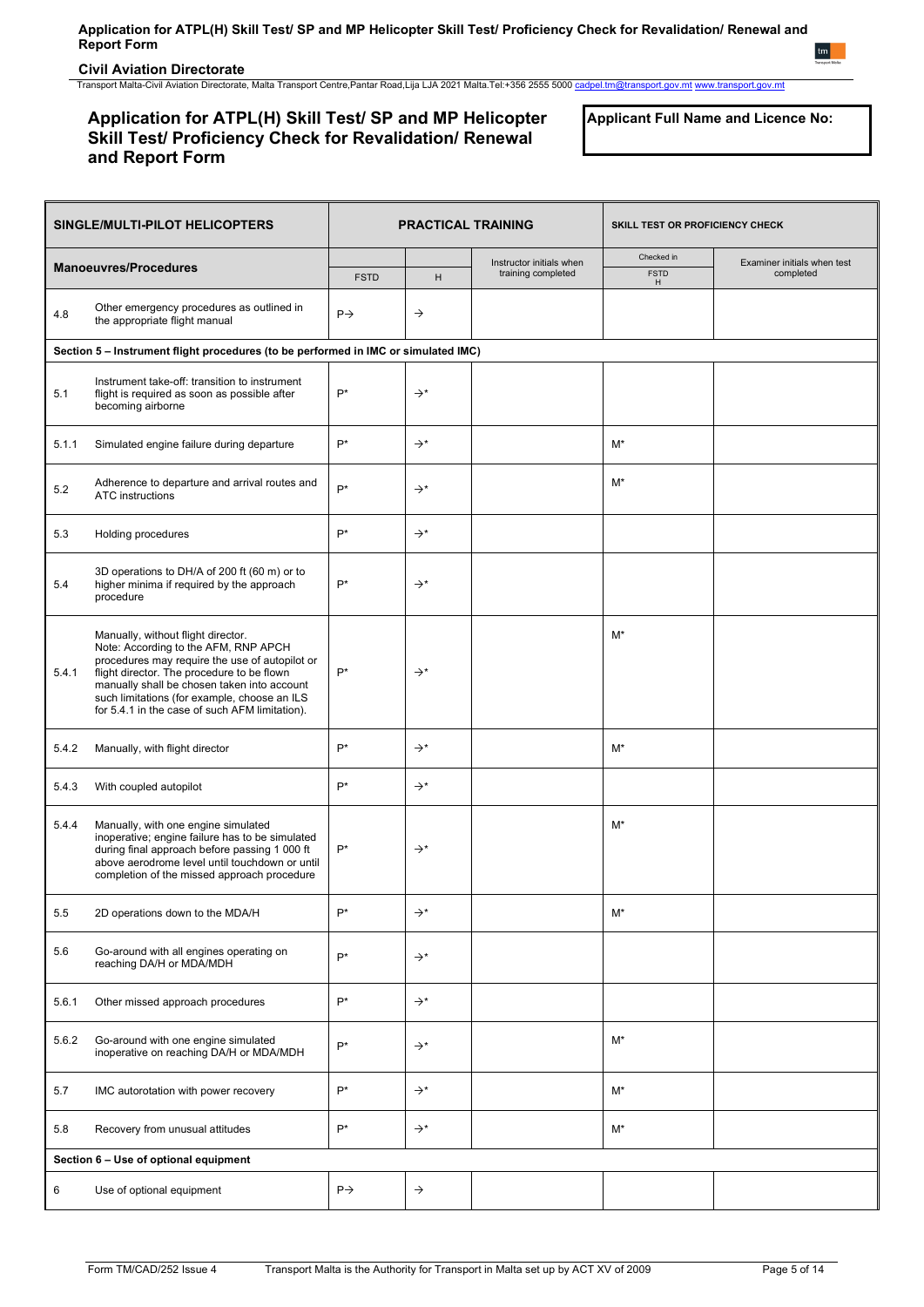## **Civil Aviation Directorate**

Transport Malta-Civil Aviation Directorate, Malta Transport Centre,Pantar Road,Lija LJA 2021 Malta.Tel:+356 2555 5000 [cadpel.tm@transport.gov.mt](mailto:cadpel.tm@transport.gov.mt) [www.transport.gov.mt](http://www.transport.gov.mt/)

| <b>Result of Skill test/Proficiency check</b>                                                                                                                                                                                                                                                                                                                                                                                                                                                                                                                                                                                                                                                                                                                                     |                                                                                      |                   |                                                                                                                                                                                                                                      |  |  |  |
|-----------------------------------------------------------------------------------------------------------------------------------------------------------------------------------------------------------------------------------------------------------------------------------------------------------------------------------------------------------------------------------------------------------------------------------------------------------------------------------------------------------------------------------------------------------------------------------------------------------------------------------------------------------------------------------------------------------------------------------------------------------------------------------|--------------------------------------------------------------------------------------|-------------------|--------------------------------------------------------------------------------------------------------------------------------------------------------------------------------------------------------------------------------------|--|--|--|
|                                                                                                                                                                                                                                                                                                                                                                                                                                                                                                                                                                                                                                                                                                                                                                                   | <b>Details and Result of the Check</b>                                               | Licence No:       |                                                                                                                                                                                                                                      |  |  |  |
| To be completed by the Examiner                                                                                                                                                                                                                                                                                                                                                                                                                                                                                                                                                                                                                                                                                                                                                   |                                                                                      |                   |                                                                                                                                                                                                                                      |  |  |  |
| Details of Check:                                                                                                                                                                                                                                                                                                                                                                                                                                                                                                                                                                                                                                                                                                                                                                 |                                                                                      |                   |                                                                                                                                                                                                                                      |  |  |  |
|                                                                                                                                                                                                                                                                                                                                                                                                                                                                                                                                                                                                                                                                                                                                                                                   |                                                                                      |                   |                                                                                                                                                                                                                                      |  |  |  |
|                                                                                                                                                                                                                                                                                                                                                                                                                                                                                                                                                                                                                                                                                                                                                                                   | Helicopter Type_____________________ □SE □ME □Piston                                 |                   | $\square$ SP<br>$\Box$ Turbine<br>$\sqcup$ MP                                                                                                                                                                                        |  |  |  |
|                                                                                                                                                                                                                                                                                                                                                                                                                                                                                                                                                                                                                                                                                                                                                                                   | $\Box$ ATPL(H) Skill test $\Box$ Skill Test $\Box$ Proficiency Check                 |                   | $\Box$ Revalidation                                                                                                                                                                                                                  |  |  |  |
|                                                                                                                                                                                                                                                                                                                                                                                                                                                                                                                                                                                                                                                                                                                                                                                   | $\Box$ Renewal $\Box$ IR Revalidation                                                |                   | $\Box$ IR Renewal                                                                                                                                                                                                                    |  |  |  |
|                                                                                                                                                                                                                                                                                                                                                                                                                                                                                                                                                                                                                                                                                                                                                                                   |                                                                                      |                   | Note: ATPL Skill test could only be conducted if the applicant meets all the experience requirements for the ATPL(H)                                                                                                                 |  |  |  |
| $\Box$ PIC                                                                                                                                                                                                                                                                                                                                                                                                                                                                                                                                                                                                                                                                                                                                                                        | $\Box$ COPI                                                                          | $\Box$ Helicopter | $\Box$ Simulator                                                                                                                                                                                                                     |  |  |  |
|                                                                                                                                                                                                                                                                                                                                                                                                                                                                                                                                                                                                                                                                                                                                                                                   |                                                                                      |                   |                                                                                                                                                                                                                                      |  |  |  |
|                                                                                                                                                                                                                                                                                                                                                                                                                                                                                                                                                                                                                                                                                                                                                                                   |                                                                                      |                   |                                                                                                                                                                                                                                      |  |  |  |
|                                                                                                                                                                                                                                                                                                                                                                                                                                                                                                                                                                                                                                                                                                                                                                                   |                                                                                      |                   |                                                                                                                                                                                                                                      |  |  |  |
|                                                                                                                                                                                                                                                                                                                                                                                                                                                                                                                                                                                                                                                                                                                                                                                   |                                                                                      |                   | Date of Check: __________________________ # of Landings _________________________                                                                                                                                                    |  |  |  |
|                                                                                                                                                                                                                                                                                                                                                                                                                                                                                                                                                                                                                                                                                                                                                                                   |                                                                                      |                   | Blocks Off __________________________Blocks-on__________________________Block time: __________________________                                                                                                                       |  |  |  |
|                                                                                                                                                                                                                                                                                                                                                                                                                                                                                                                                                                                                                                                                                                                                                                                   | Result of the test on $\Box$ 1 <sup>st</sup> Attempt $\Box$ 2 <sup>nd</sup> Attempt: |                   |                                                                                                                                                                                                                                      |  |  |  |
|                                                                                                                                                                                                                                                                                                                                                                                                                                                                                                                                                                                                                                                                                                                                                                                   | * delete as necessary                                                                |                   | <b>Applicant's Signature:</b>                                                                                                                                                                                                        |  |  |  |
| PASS*                                                                                                                                                                                                                                                                                                                                                                                                                                                                                                                                                                                                                                                                                                                                                                             | <b>FAIL*</b><br><b>PARTIAL PASS*</b>                                                 |                   |                                                                                                                                                                                                                                      |  |  |  |
|                                                                                                                                                                                                                                                                                                                                                                                                                                                                                                                                                                                                                                                                                                                                                                                   | Revalidation/Renewal (CAD authorisation required for renewal):                       |                   |                                                                                                                                                                                                                                      |  |  |  |
|                                                                                                                                                                                                                                                                                                                                                                                                                                                                                                                                                                                                                                                                                                                                                                                   |                                                                                      |                   |                                                                                                                                                                                                                                      |  |  |  |
| <b>Examiner Remarks:</b>                                                                                                                                                                                                                                                                                                                                                                                                                                                                                                                                                                                                                                                                                                                                                          |                                                                                      |                   | <u> 1999 - Johann Johann Harry Harry Harry Harry Harry Harry Harry Harry Harry Harry Harry Harry Harry Harry Harry Harry Harry Harry Harry Harry Harry Harry Harry Harry Harry Harry Harry Harry Harry Harry Harry Harry Harry H</u> |  |  |  |
|                                                                                                                                                                                                                                                                                                                                                                                                                                                                                                                                                                                                                                                                                                                                                                                   |                                                                                      |                   |                                                                                                                                                                                                                                      |  |  |  |
| I hereby declare that I have established communication with the applicant without language barriers. I made<br>the applicant aware of the consequences of providing incomplete, inaccurate or false information. I verified<br>that the applicant complies with the qualification, training and experience requirements in Part FCL. I confirm<br>that all required manoeuvres and exercises have been completed, as well as the verbal theoretical<br>examination, where applicable. I also declare that I have reviewed and applied the national procedures and<br>requirements of the applicant's competent authority contained in version (insert document version as<br>published on the EASA website) ________________________________of the Examiner Differences Document. |                                                                                      |                   |                                                                                                                                                                                                                                      |  |  |  |
|                                                                                                                                                                                                                                                                                                                                                                                                                                                                                                                                                                                                                                                                                                                                                                                   |                                                                                      |                   |                                                                                                                                                                                                                                      |  |  |  |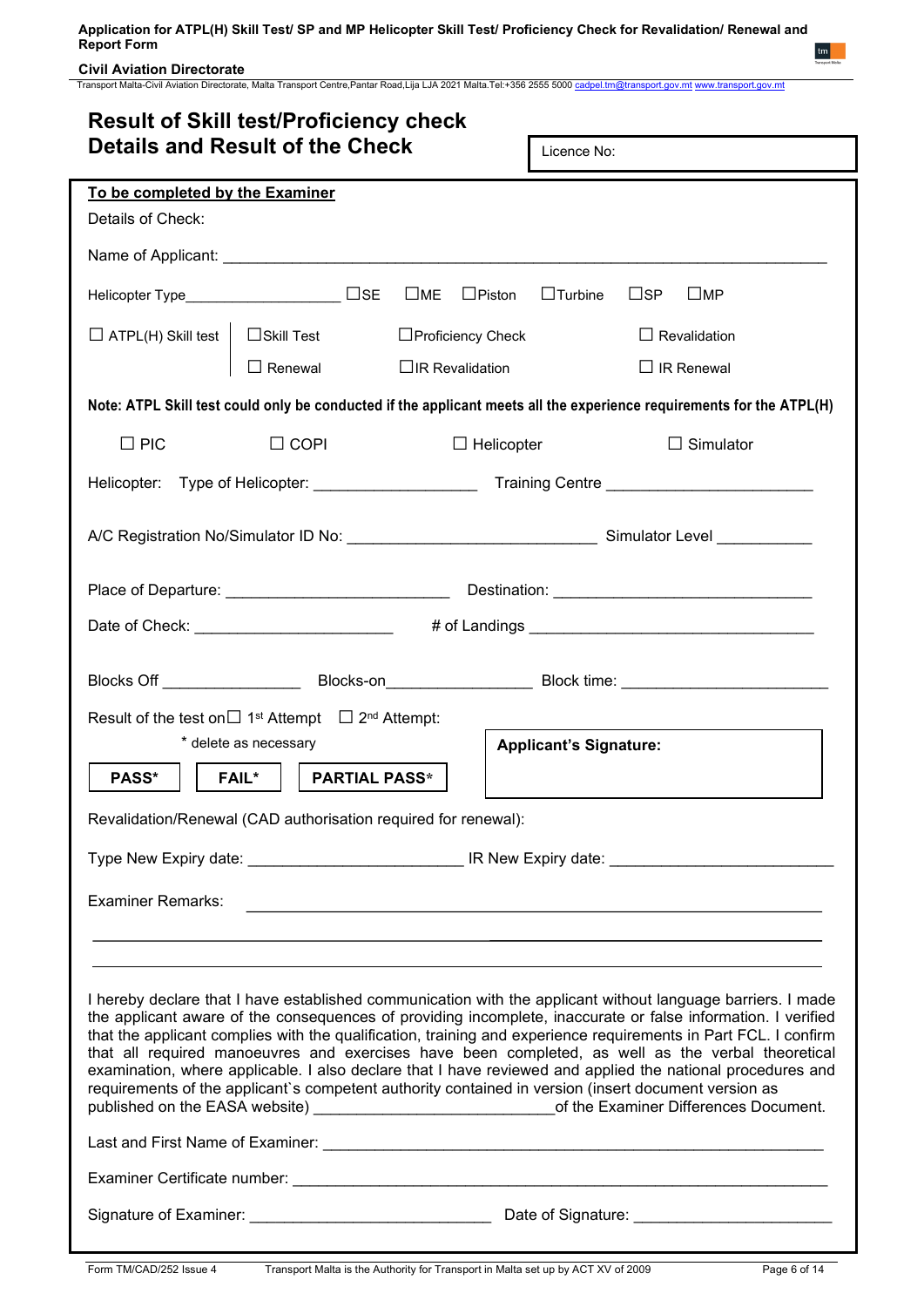### **Civil Aviation Directorate**

Transport Malta-Civil Aviation Directorate, Malta Transport Centre,Pantar Road,Lija LJA 2021 Malta.Tel:+356 2555 5000 [cadpel.tm@transport.gov.mt](mailto:cadpel.tm@transport.gov.mt) [www.transport.gov.mt](http://www.transport.gov.mt/)

#### **A.** Genera

1. An applicant for a skill test shall have received instruction on the same class or type of aircraft to be used in the test.

2. Failure to achieve a pass in all sections of the test in two attempts will require further training.

3. There is no limit to the number of skill tests that may be attempted.

## **CONTENT OF THE TRAINING, SKILL TEST/PROFICIENCY CHECK**

4. Unless otherwise determined in the operational suitability data established in accordance with Part-21, the syllabus of flight instruction shall comply with this Appendix. The syllabus may be reduced to give credit for previous experience on similar aircraft types, as determined in the operational suitability data established in accordance with Part-21.

5. Except in the case of skill tests for the issue of an ATPL, when so defined in the operational suitability data established in accordance with Part-21 for the specific type, credit may be given for skill test items common to other types or variants where the pilot is qualified.

## **CONDUCT OF THE TEST/CHECK**

o. The examiner may choose between different skill test or proficiency check scenarios containing simulated relevant operations developed and approved by the competent authority. Full filght simulators and<br>other training d

7. During the proficiency check, the examiner shall verify that the holder of the class or type rating maintains an adequate level of theoretical knowledge.

8. Should the applicant choose to terminate a skill test for reasons considered inadequate by the examiner, the applicant shall retake the entire skill test. If the test is terminated for reasons considered adequate by the examiner, only those sections not completed shall be tested in a further flight

9. At the discretion of the examiner, any manoeuvre or procedure of the test may be repeated once by the applicant. The examiner may stop the test at any stage if it is considered that the applicant's demonstration of flying skill requires a complete re-test.

10. An applicant shall be required to ny the aircratt from a position where the PIC of co-pliot functions, as relevant, can be performed and to carry out the test as if there is no other crew member if taking the<br>test/chec

11. During pre-flight preparation for the test the applicant is required to determine power settings and speeds. The applicant shall indicate to the examiner the checks and duties carried out, including the identification of radio facilities. Checks shall be completed in accordance with the check-list for the aircraft on which the test is being taken and, if applicable, with the MCC concept. Performance data for takeoff, approach and landing shall be calculated by the applicant in compliance with the operations manual or flight manual for the aircraft used. Decision heights/altitude, minimum descent heights/altitudes and missed approach point shall be agreed upon with the examiner.

12. The examiner shall take no part in the operation of the aircraft except where intervention is necessary in the interests of safety or to avoid unacceptable delay to other traffic.

#### **C. SPECIFIC REQUIREMENTS FOR THE HELICOPTER CATEGORY**

- 1. In the case of skill test or proficiency check for type ratings and the ATPL, applicants shall pass Sections 1 to 4 and 6 (as applicable) of the skill test or proficiency check. Failure in more than five items will require applicants to repeat the entire test or check. Applicants failing not more than five items shall repeat the failed items. Failure in any item in the case of a retest or a recheck or failure in any other items already passed will require the applicants to repeat the entire test or check again. All sections of the skill test or proficiency check shall be completed within 6 months.
- 2. In the case of proficiency check for an IR, applicants shall pass Section 5 of the proficiency check. Failure in more than 3 items will require applicants to repeat the entire Section 5. Applicants failing not more than 3 items shall repeat the failed items. Failure in any item in the case of a recheck or failure in any other items of Section 5 already passed will require applicants to repeat the entire check.

#### **FLIGHT TEST TOLERANCE**

- 3. The applicant shall demonstrate the ability to:
	- (a) operate the helicopter within its limitations;
	- (b) complete all manoeuvres with smoothness and accuracy
	- (c) exercise good judgement and airmanship;
	- (d) apply aeronautical knowledge;
	- (e) maintain control of the helicopter at all times in such a manner that the successful outcome of a procedure or manoeuvre is never in doubt;
	- (f) understand and apply crew coordination and incapacitation procedures, if applicable; and
	- (g) communicate effectively with the other crew members, if applicable.
- The following limits shall apply, corrected to make allowance for turbulent conditions and the handling qualities and performance of the helicopter used.

|         |                                         |                       |          | on radio aids                                                                            | $± 5^\circ$                                                                                                                                                                                                                      |
|---------|-----------------------------------------|-----------------------|----------|------------------------------------------------------------------------------------------|----------------------------------------------------------------------------------------------------------------------------------------------------------------------------------------------------------------------------------|
| Height  | Generally                               | $± 100$ feet          |          | for "angular" deviations                                                                 | Half-scale deflection.<br>azimuth and glide path (e.g.<br>LPV, ILS, MLS, GLS)                                                                                                                                                    |
|         | Starting a go-around at decision height | $+50$ feet/ $-0$ feet | Tracking | 2D (LNAV) and 3D<br>(LNAV/VNAV) "linear" lateral<br>deviations                           | cross-track error/deviation<br>shall normally be limited to<br>$±$ % of the RNP value<br>associated with the<br>procedure. Brief deviations<br>from this standard up to a<br>maximum of one time the<br>RNP value are allowable. |
|         | Minimum descent height/altitude         | $+50$ feet/ $-0$ feet |          | 3D linear vertical deviations (e.g.<br><b>RNP</b><br>APCH (LNAV/VNAV) using<br>BaroVNAV) | not more than - 75 ft below<br>the vertical profile at any<br>time, and not more than +<br>75 ft above the vertical<br>profile at or below 1 000 ft<br>above aerodrome level.                                                    |
|         | all engines operating                   | $± 5^\circ$           |          | all engines operating                                                                    | $± 5$ knots                                                                                                                                                                                                                      |
| Heading | with simulated engine failure           | $± 10^{\circ}$        | Speed    | with simulated engine failure                                                            | $± 10$ knots / -5 knots                                                                                                                                                                                                          |

#### (a) IFR flight limits

### (b) VFR flight limits

| Height  | Generally                       | <b>Ground Drift</b><br>$± 100$ feet |       | T.O. hover I.G.E.             | ± 3 feet                                        |
|---------|---------------------------------|-------------------------------------|-------|-------------------------------|-------------------------------------------------|
|         |                                 |                                     |       | Landing                       | ± 2 feet with 0 feet rearward or lateral flight |
| Heading | Normal operations               | ∸⊍                                  |       | Generally                     | $± 10$ knots                                    |
|         | Abnormal operations/emergencies | $± 10^{\circ}$                      | Speed | with simulated engine failure | + 10 knots/- 5 knots                            |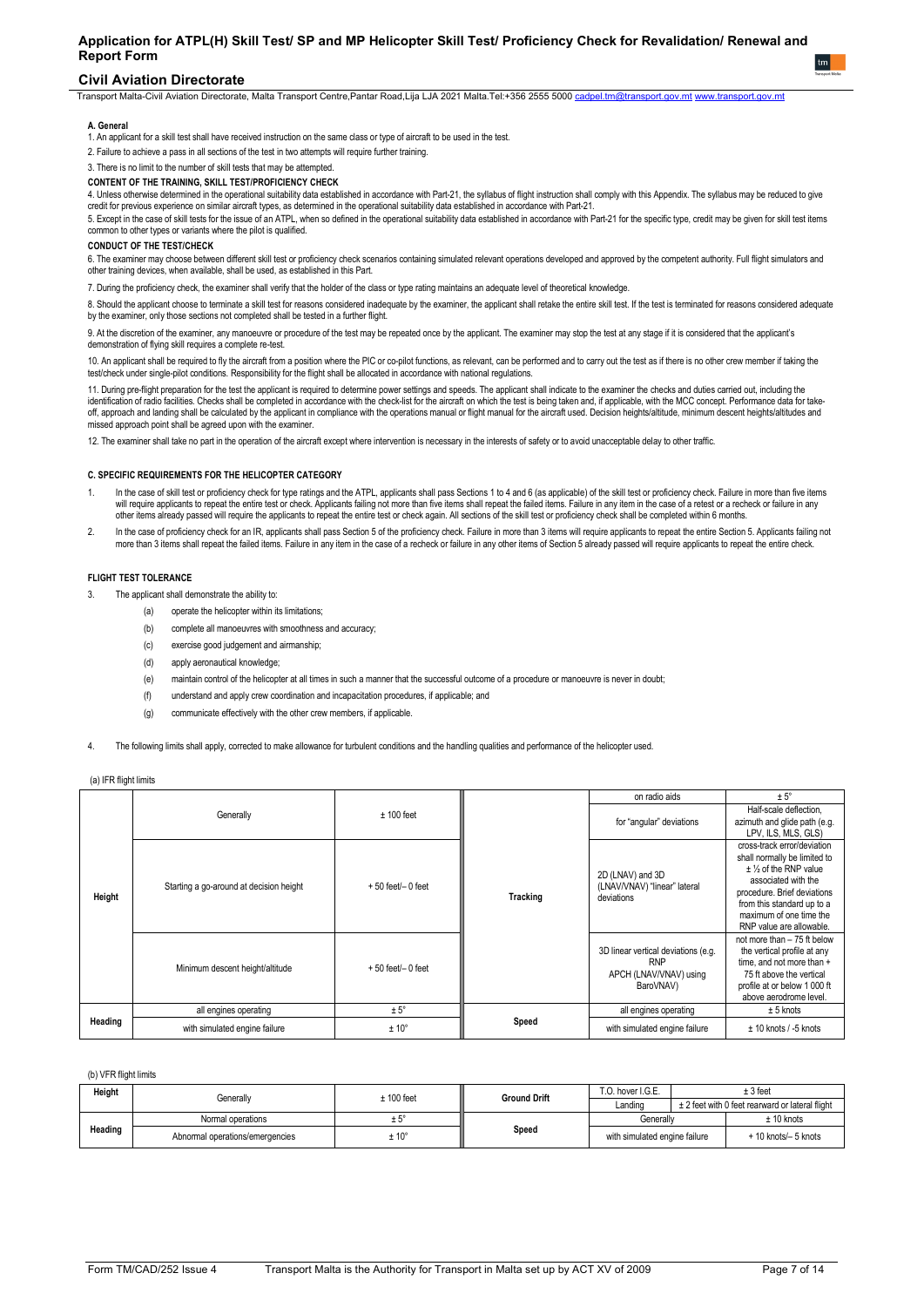## **Civil Aviation Directorate**

Transport Malta-Civil Aviation Directorate, Malta Transport Centre,Pantar Road,Lija LJA 2021 Malta.Tel:+356 2555 5000 [cadpel.tm@transport.gov.mt](mailto:cadpel.tm@transport.gov.mt) [www.transport.gov.mt](http://www.transport.gov.mt/)

## **CONTENT OF THE TRAINING/SKILL TEST/PROFICIENCY CHECK**

**GENERAL** 

- 5. The following symbols mean:
- P = Trained as PIC for the issue of a type rating for single-pilot helicopters (SPH) or trained as PIC or co-pilot and as PF and PM for the issue of a type rating for multi pilot helicopters (MPH).
- 6. The practical training shall be conducted at least at the training equipment level shown as (P), or may be conducted up to any higher equipment level shown by the arrow (---->).

The following abbreviations are used to indicate the training equipment used: FFS = full-flight simulator FTD = flight training device

- H = helicopter
- 7. The starred items (\*) shall be flown in actual or simulated IMC, only by applicants wishing to renew or revalidate an IR(H) or extend the privileges of that rating to another type.
- 8. Instrument flight procedures (Section 5) shall be performed only by applicants wishing to renew or revalidate an IR(H) or extend the privileges of that rating to another type. An FFS or an FTD 2/3 may be used for this purpose.
- 8a. To establish or maintain PBN privileges, one approach shall be an RNP APCH. Where an RNP APCH is not practicable, it shall be performed in an appropriately equipped FSTD. By way of derogation from subparagraph above, in cases where a proficiency check for revalidation of PBN privileges does not include an RNP APCH exercise, the PBN privileges of the pilot shall not include RNP APCH. The restriction shall be lifted if the pilot has completed a proficiency check including an RNP APCH exercise.
- 9. Where the letter 'M' appears in the skill test or proficiency check column, this will indicate a mandatory exercise.
- 10. An FSTD shall be used for practical training and testing if the FSTD forms part of a type rating course. The following considerations will apply to the course:
	- (a) the qualification of the FSTD as set out in the relevant requirements of Annex VI (Part-ARA) and Annex VII (Part-ORA);
	- (b) the qualifications of the instructor and examiner;
	- (c) the amount of FSTD training provided on the course;
	- (d) the qualifications and previous experience in similar types of the pilots under training; and
	- (e) the amount of supervised flying experience provided after the issue of the new type rating.

## **MULTI-PILOT HELICOPTERS**

- 11. Applicants for the skill test for the issue of the multi-pilot helicopter type rating and ATPL(H) shall pass only Sections 1 to 4 and, if applicable, Section 6.
- 12. Applicants for the revalidation or renewal of the multi-pilot helicopter type rating proficiency check shall pass only Sections 1 to 4 and, if applicable, Section 6.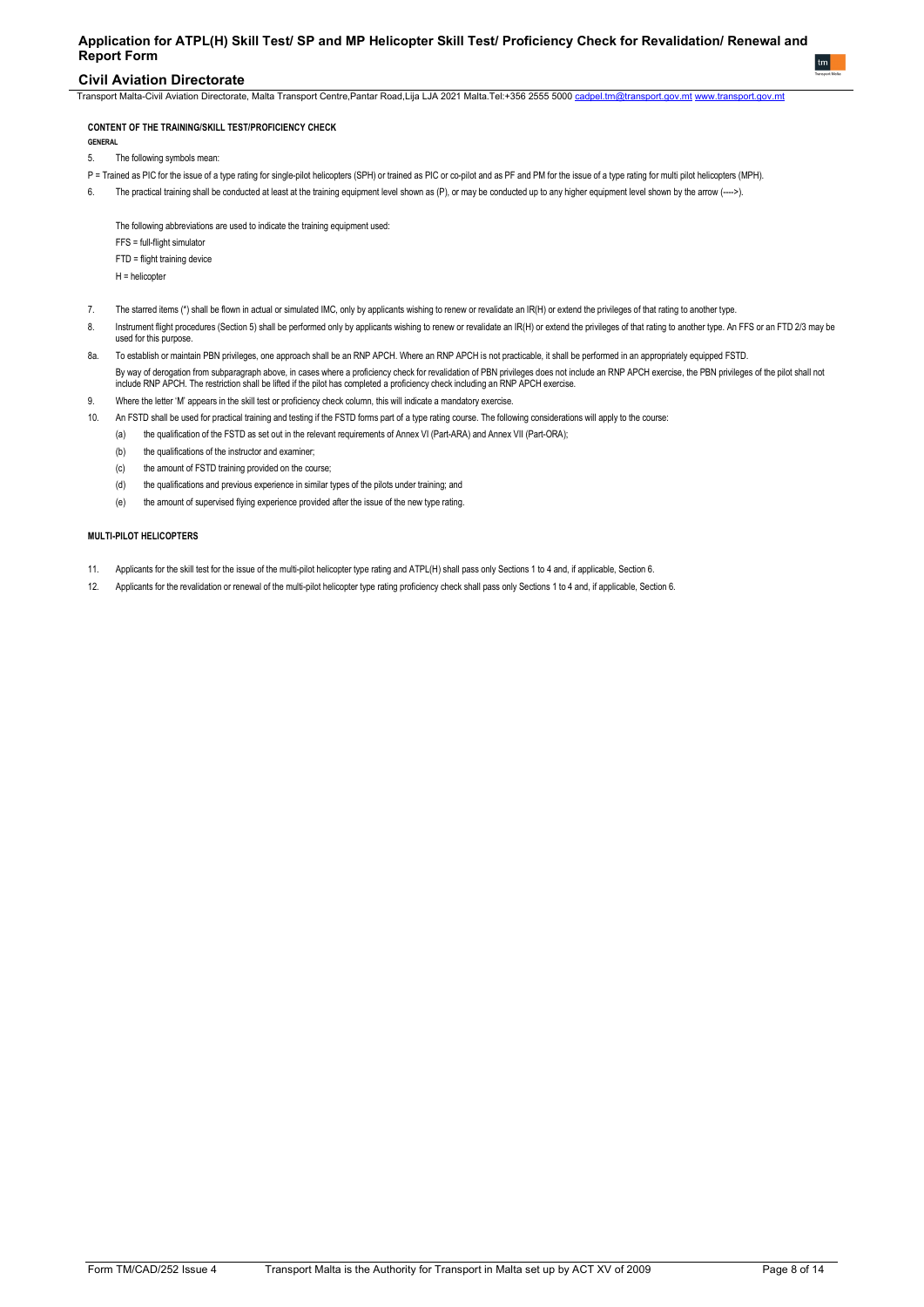## **Civil Aviation Directorate**

Transport Malta-Civil Aviation Directorate, Malta Transport Centre,Pantar Road,Lija LJA 2021 Malta.Tel:+356 2555 5000 [cadpel.tm@transport.gov.mt](mailto:cadpel.tm@transport.gov.mt) [www.transport.gov.mt](http://www.transport.gov.mt/)

# **Application for ATPL(H) Issue Experience and Crediting**

| <b>Appendix 1</b><br><b>Complete if applicable</b>                                                                                                                                                          | Licence No:       |
|-------------------------------------------------------------------------------------------------------------------------------------------------------------------------------------------------------------|-------------------|
| To be completed by the applicant                                                                                                                                                                            |                   |
|                                                                                                                                                                                                             |                   |
| Pilot licence held $\Box$ CPL(H) $\Box$ Third Country ATPL(H)                                                                                                                                               |                   |
|                                                                                                                                                                                                             |                   |
| MCC course completed $\Box$ MCC/VFR<br>$\Box$ MCC/IR                                                                                                                                                        |                   |
|                                                                                                                                                                                                             |                   |
|                                                                                                                                                                                                             |                   |
|                                                                                                                                                                                                             |                   |
| of which in FSTD ________________________Maximum 100 hours of which FNPT __________________Maximum 25 hours                                                                                                 |                   |
| Flight Experience: of which                                                                                                                                                                                 |                   |
|                                                                                                                                                                                                             |                   |
|                                                                                                                                                                                                             |                   |
| B2) (PIC + PICUS together Minimum 250 hours) PIC hours: ________________ Minimum 100 hours                                                                                                                  |                   |
|                                                                                                                                                                                                             |                   |
| B3) PICUS hours: Minimum 250 hours in multi-pilot helicopters.<br>Note: In this case, the ATPL(H) privileges shall be limited to multi-pilot operations only, until 100 hours as PIC have<br>been completed |                   |
| C) Cross-country experience hours: Minimum 200 hours                                                                                                                                                        |                   |
| of which as PIC or PICUS hours                                                                                                                                                                              | Minimum 100 hours |
| D) Instrument time Hours: ___________________________________ Minimum 30 hours                                                                                                                              |                   |
| of which instrument ground time Hours: ___________________________________ Maximum 10 hours                                                                                                                 |                   |
|                                                                                                                                                                                                             |                   |
|                                                                                                                                                                                                             |                   |
| For Office Use:                                                                                                                                                                                             |                   |
| Credit given if applicable towards the 1,000 hours flight time Hours: _______________                                                                                                                       |                   |
| Aeroplane hours Maximum 50% of all flight time requirements as above                                                                                                                                        |                   |
|                                                                                                                                                                                                             |                   |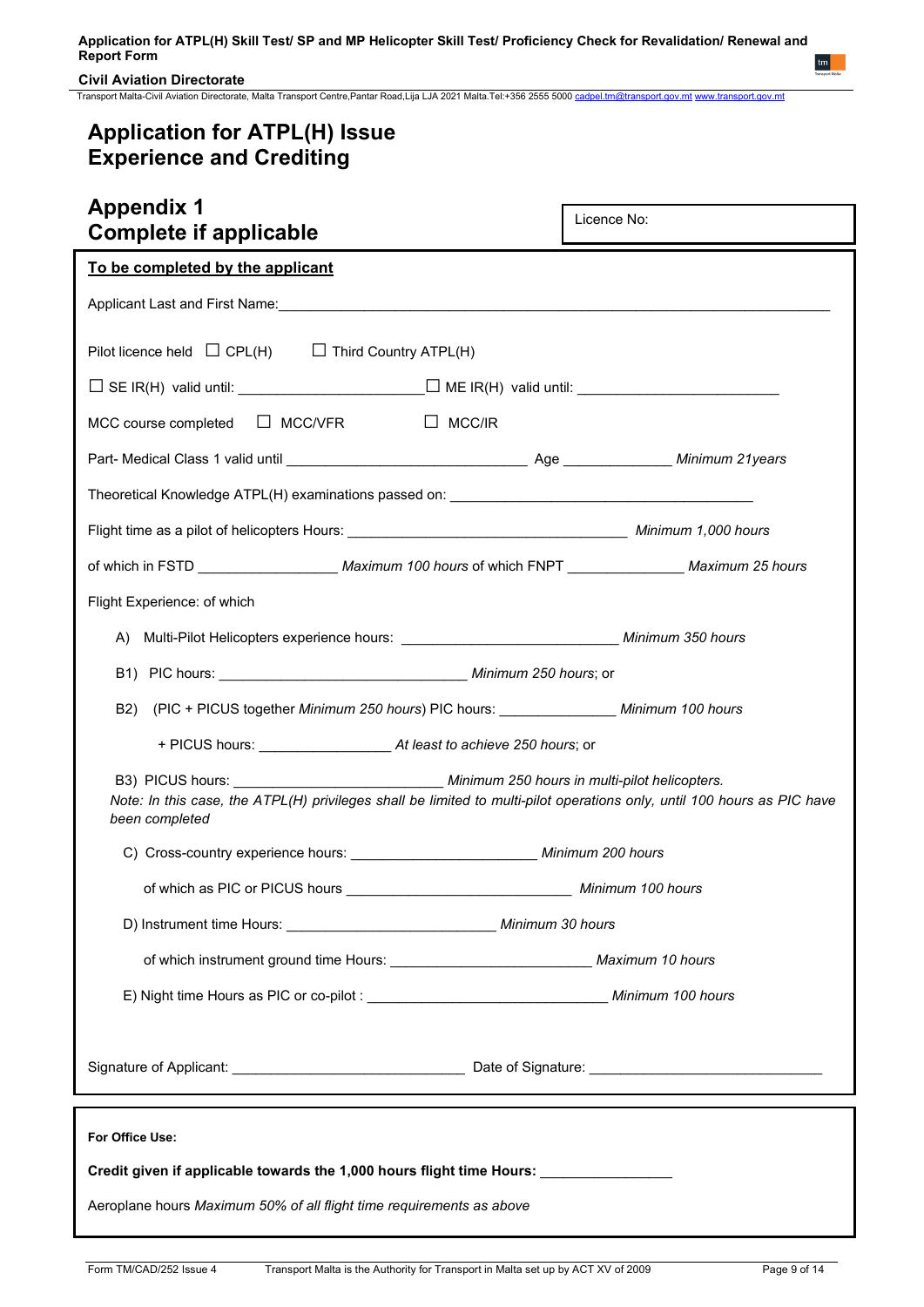**Civil Aviation Directorate**

Transport Malta-Civil Aviation Directorate, Malta Transport Centre,Pantar Road,Lija LJA 2021 Malta.Tel:+356 2555 5000 [cadpel.tm@transport.gov.mt](mailto:cadpel.tm@transport.gov.mt) [www.transport.gov.mt](http://www.transport.gov.mt/)

| <b>Application for First MPH Type Rating</b><br><b>Appendix 2</b>                                                                                                                                                                                                             |                         |
|-------------------------------------------------------------------------------------------------------------------------------------------------------------------------------------------------------------------------------------------------------------------------------|-------------------------|
| <b>Complete if applicable</b>                                                                                                                                                                                                                                                 | Licence No:             |
| To be Completed by the applicant                                                                                                                                                                                                                                              |                         |
|                                                                                                                                                                                                                                                                               |                         |
| $\Box$ CPL<br>$\Box$ ATPL<br>1) Pilot licence held $\Box$ PPL                                                                                                                                                                                                                 |                         |
| 2) IR(H) multi-engine helicopter valid until: __________________________________                                                                                                                                                                                              |                         |
| 3) Part- Medical $\Box$ Class 1 $\Box$ Class 2 / IR Medical Certificate is valid until $\Box$                                                                                                                                                                                 |                         |
| 4) Theoretical Knowledge ATPL(H) examinations passed on: ________________________                                                                                                                                                                                             |                         |
| 5) PIC flight experience on helicopters Hours: __________________________________ Minimum 70 hours                                                                                                                                                                            |                         |
| Note: Limitation to initially fly as co-pilot only (if graduated from an ATP(H)/IR, ATP(H), CPL(H)/IR or CPL(H)<br>integrated course and removed only when completed 70 hours PIC or PICUS and passed the multi-pilot skill test<br>on the applicable helicopter type as PIC) |                         |
| 6) If MCC is not combined with Type Rating                                                                                                                                                                                                                                    |                         |
| $M1)$ $\Box$ Hold a certificate of satisfactory completion of MCC course in helicopters; or                                                                                                                                                                                   |                         |
| $M2)$ have $\_\_\_\_\_\_\_\_\_\_\_\_\_$ hours as pilot on multi-pilot aeroplanes Minimum 500 hours; or                                                                                                                                                                        |                         |
| $MS)$ have have hours as pilot in multi-pilot operations on multi-engine helicopters <i>Minimum 500 hours</i> .                                                                                                                                                               |                         |
| 7) Flight instruction for type rating according to approved syllabus completed on                                                                                                                                                                                             |                         |
| Helicopter Type                                                                                                                                                                                                                                                               |                         |
|                                                                                                                                                                                                                                                                               |                         |
| FFS Full Flight Simulator Hours: [19] Party Report of Fig. 2.1 (1997)                                                                                                                                                                                                         |                         |
|                                                                                                                                                                                                                                                                               |                         |
|                                                                                                                                                                                                                                                                               |                         |
| Number of aircraft landings after simulator training ___________________________                                                                                                                                                                                              |                         |
|                                                                                                                                                                                                                                                                               |                         |
| Signature of Applicant: <u>Communications of the Signature</u>                                                                                                                                                                                                                |                         |
| For Office Use:                                                                                                                                                                                                                                                               |                         |
| Limitation to initially fly as co-pilot only                                                                                                                                                                                                                                  | $\Box$ Yes<br>$\Box$ No |
| Limitation to initially fly under the supervision of an instructor as required by OSD                                                                                                                                                                                         | $\Box$ Yes<br>$\Box$ No |
| If required, number of hours under supervision is ______________________________<br>hrs                                                                                                                                                                                       |                         |
|                                                                                                                                                                                                                                                                               |                         |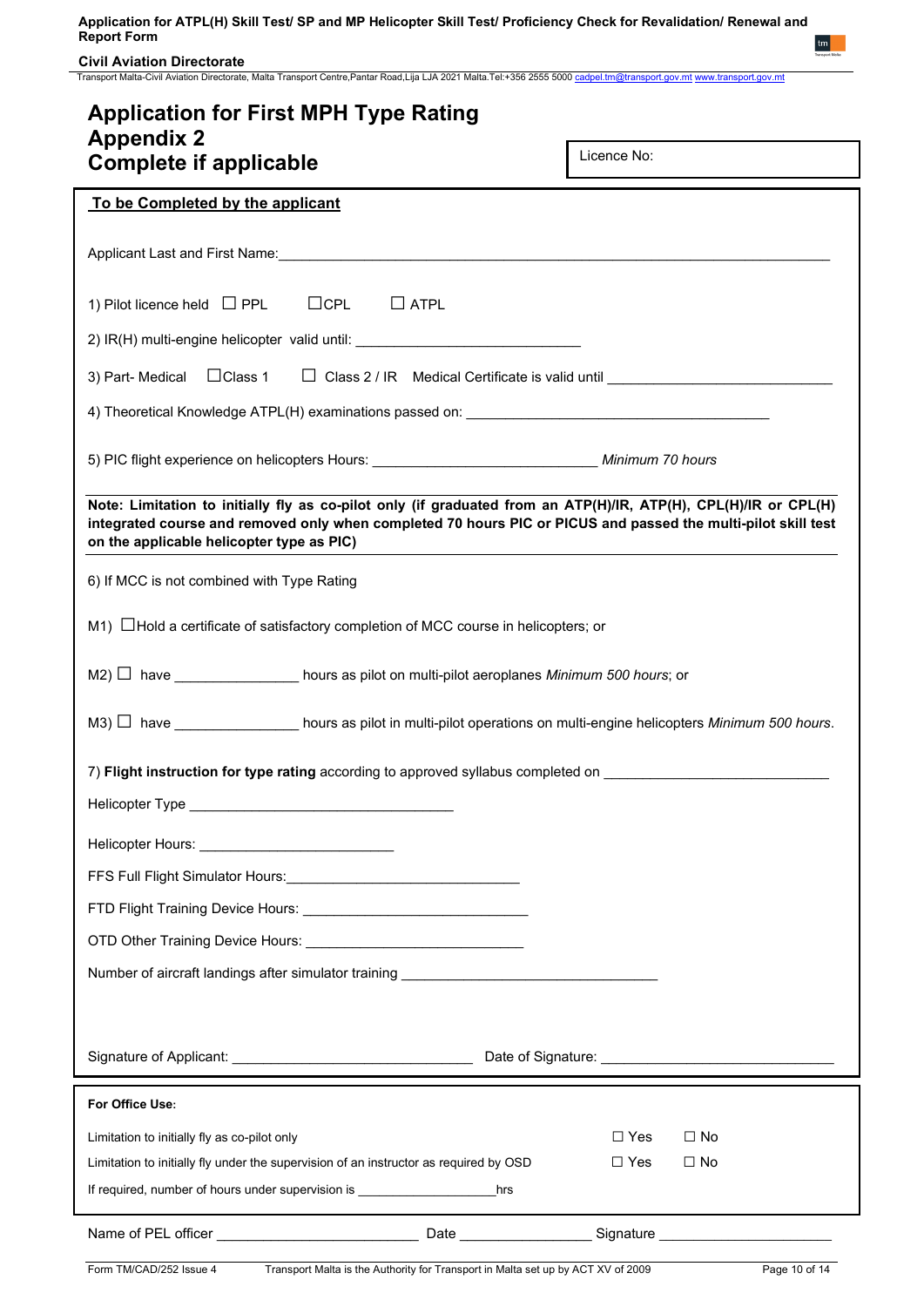**Civil Aviation Directorate**

Transport Malta-Civil Aviation Directorate, Malta Transport Centre,Pantar Road,Lija LJA 2021 Malta.Tel:+356 2555 5000 <u>[cadpel.tm@transport.gov.mt](mailto:cadpel.tm@transport.gov.mt) www.transport.gov.m</u>t

| <b>Application for First Single Pilot Multi-Engine</b><br><b>Helicopter Type Rating</b>                                                                                                                                                                                                                                                      |                         |
|----------------------------------------------------------------------------------------------------------------------------------------------------------------------------------------------------------------------------------------------------------------------------------------------------------------------------------------------|-------------------------|
| <b>Appendix 3</b><br><b>Complete if applicable</b>                                                                                                                                                                                                                                                                                           | Licence No:             |
| To be Completed by the applicant<br>Applicant Last and First Name: Mannell Applicant Last and First Name: Management Applicant Last and First Name:                                                                                                                                                                                          |                         |
| Before starting the course:                                                                                                                                                                                                                                                                                                                  |                         |
| $\Box$ CPL<br>$\Box$ ATPL<br>Pilot licence held $\Box$ PPL<br>1)                                                                                                                                                                                                                                                                             |                         |
| 2)                                                                                                                                                                                                                                                                                                                                           |                         |
| Part-Medical Certificate: □ Class 1 □ Class 2/ □ IR - Medical Certificate is valid until ________________<br>3)                                                                                                                                                                                                                              |                         |
| PIC hours on helicopters<br>Minimum 70 hours<br>4)<br>Note: applicable to applicants who have not completed an ATP(H)/IR, ATP(H), or CPL(H)/IR integrated training course                                                                                                                                                                    |                         |
| Additional theoretical knowledge:<br>5)                                                                                                                                                                                                                                                                                                      |                         |
| □ Hold a certificate of satisfactorily completion of a pre-entry course conducted by an ATO, including subjects of the<br>(i)<br>ATPL(H) theoretical knowledge course:<br>- Aircraft General Knowledge: airframe/systems/power plant, and instrument/electronics,<br>- Flight Performance and Planning: mass and balance, performance;<br>or |                         |
| □ Passed Part-FCL ATPL(H) theoretical knowledge examinations<br>(ii)                                                                                                                                                                                                                                                                         |                         |
| For Multi-pilot operations:<br>6)                                                                                                                                                                                                                                                                                                            |                         |
| MCC is combined with Type Rating - □MCC/VFR □MCC/IR                                                                                                                                                                                                                                                                                          |                         |
| $\Box$ MCC is not combined with Type Rating (mark one of below)                                                                                                                                                                                                                                                                              |                         |
| $M1$ $\Box$ Hold a certificate of satisfactory completion of MCC course in helicopters; or                                                                                                                                                                                                                                                   |                         |
| M2) □ Have ______________ hours as pilot on multi-pilot aeroplanes Minimum 500 hours; or                                                                                                                                                                                                                                                     |                         |
| M3) $\Box$ Have _______________ hours as pilot in multi-pilot operations on multi-engine helicopters Minimum 500 hours                                                                                                                                                                                                                       |                         |
| Flight instruction for type rating according to approved syllabus completed on _______________________________<br>7)                                                                                                                                                                                                                         |                         |
|                                                                                                                                                                                                                                                                                                                                              |                         |
| FFS Full Flight Simulator Hours: [19] [2010] [2010] [2010] [2010] [2010] [2010] [2010] [2010] [2010] [2010] [2010] [2010] [2010] [2010] [2010] [2010] [2010] [2010] [2010] [2010] [2010] [2010] [2010] [2010] [2010] [2010] [2                                                                                                               |                         |
|                                                                                                                                                                                                                                                                                                                                              |                         |
|                                                                                                                                                                                                                                                                                                                                              |                         |
|                                                                                                                                                                                                                                                                                                                                              |                         |
| For Office Use:                                                                                                                                                                                                                                                                                                                              |                         |
| Limitation to initially fly under the supervision of an instructor as required by OSD                                                                                                                                                                                                                                                        | $\Box$ Yes<br>$\Box$ No |
| If required, number of hours under supervision is ______________________________hrs                                                                                                                                                                                                                                                          |                         |
|                                                                                                                                                                                                                                                                                                                                              |                         |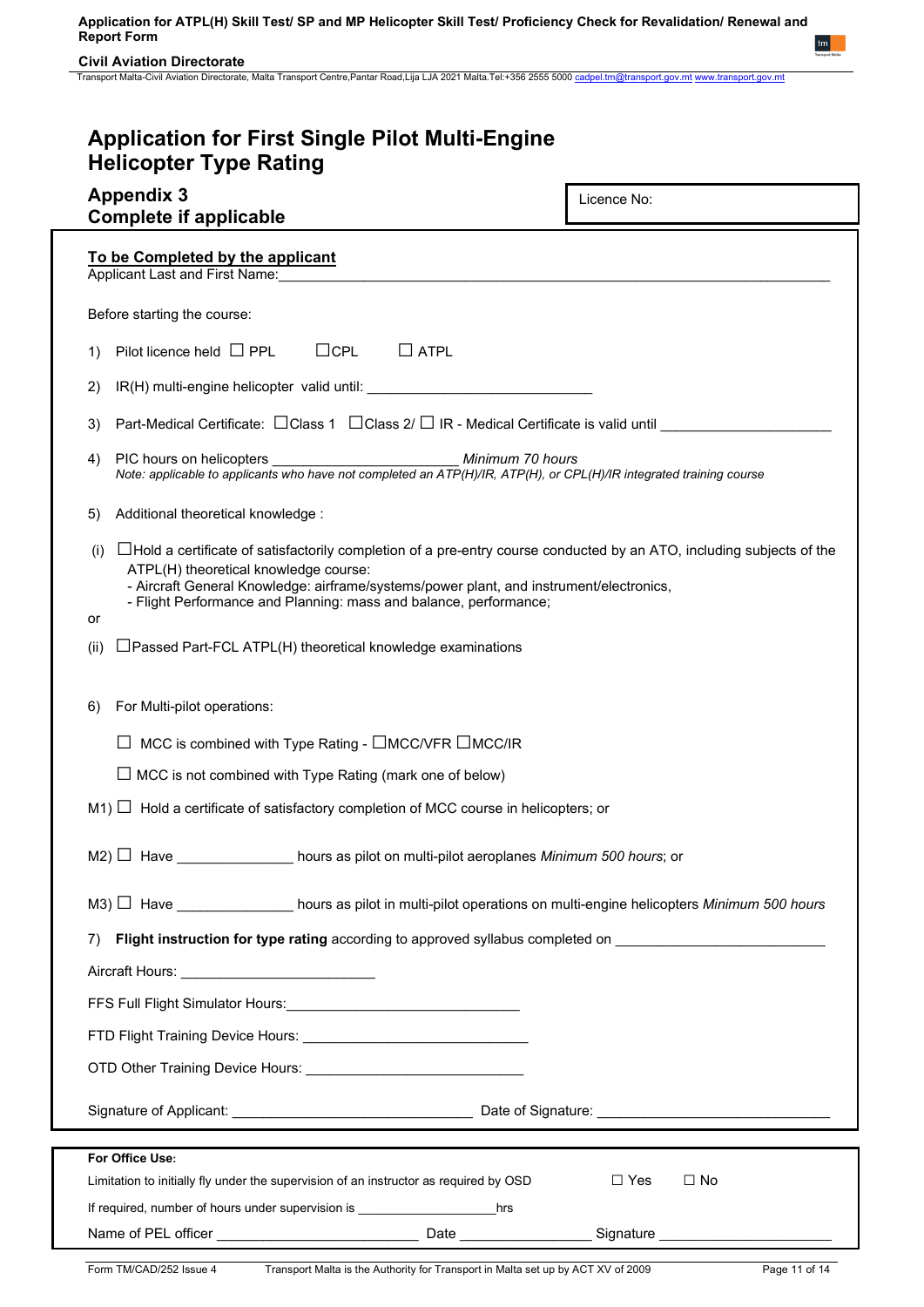**Civil Aviation Directorate**

Transport Malta-Civil Aviation Directorate, Malta Transport Centre,Pantar Road,Lija LJA 2021 Malta.Tel:+356 2555 5000 [cadpel.tm@transport.gov.mt](mailto:cadpel.tm@transport.gov.mt) [www.transport.gov.mt](http://www.transport.gov.mt/)

# **Submission Instructions**

**Respective Appendices have to be printed and completed if necessary.**

|    |                                                                                                                                                                                                              | UIIILE<br><b>use</b>           |
|----|--------------------------------------------------------------------------------------------------------------------------------------------------------------------------------------------------------------|--------------------------------|
|    | Age: An applicant for a ATPL(H) must be at least 21 years old.                                                                                                                                               | Only                           |
|    | <b>Documents Required:</b>                                                                                                                                                                                   |                                |
|    | 1. A copy of the Malta ID Card (both sides) or Passport [Original has to be presented before<br>licence is collected / Not required if the applicant already holds a Malta Part-FCL licence].                | $\textcircled{\scriptsize{1}}$ |
| 2. | A copy of the Part-Medical Certificate [Original has to be presented before licence is<br>collected]                                                                                                         | $^\copyright$                  |
|    | 3. Log Book - All flight instruction / instrument flight instruction / instrument ground<br>instruction/ etc. must be counter-signed by the instructor /All PICUS must be signed by the<br>Pilot-in-command. | $\circledS$                    |
|    | 4. Copy of ATO Approval Certificate where type rating instruction was given if not issued by<br><b>Transport Malta</b>                                                                                       | $\bigcircled{4}$               |
| 5. | A copy of the Course Completion Certificate for the type rating [Original has to be<br>presented before licence is collected].                                                                               | $\circledS$                    |
| 6. | Copy of Examiner Certificate if not issued by Transport Malta                                                                                                                                                | $^{\circledR}$                 |
|    |                                                                                                                                                                                                              | $\circledcirc$                 |
| 7. | Copy of Language Proficiency Certificate issued by Transport Malta                                                                                                                                           |                                |
| 8. | Proof of aircraft landings where applicable for issue of the type rating                                                                                                                                     | $^{\circledR}$                 |
| 9. | A copy of the ATPL(H) Theoretical Knowledge Examination Results [If not issued by<br>Transport Malta original has to be presented before licence is collected.]                                              | $\circledS$                    |
|    | 10. Copy of simulator approval certificate                                                                                                                                                                   | $^{\circledR}$                 |
|    | <b>For MPH</b>                                                                                                                                                                                               |                                |
|    | 11. A copy of the MCC completion certificate.                                                                                                                                                                | ⊕                              |
|    | 12. A copy of the ATO approval where the MCC was conducted                                                                                                                                                   | ⓪                              |
|    | For SP ME(H)                                                                                                                                                                                                 |                                |
|    | 13. A copy of certificate of additional course of theoretical knowledge for SP ME Helicopters<br>at an ATO [Original to be submitted before licence is collected]                                            | (13)                           |
|    | 14. A copy of the ICAO licence if applicable for SP ME helicopters [Original has to be<br>submitted before licence is collected]                                                                             | (11)                           |
|    | 15. Proof of ICAO ATPL theory for SP ME helicopters if applicable                                                                                                                                            | G                              |

**It is important to send all the documents to avoid a delay in the issue of the rating.**

**Office**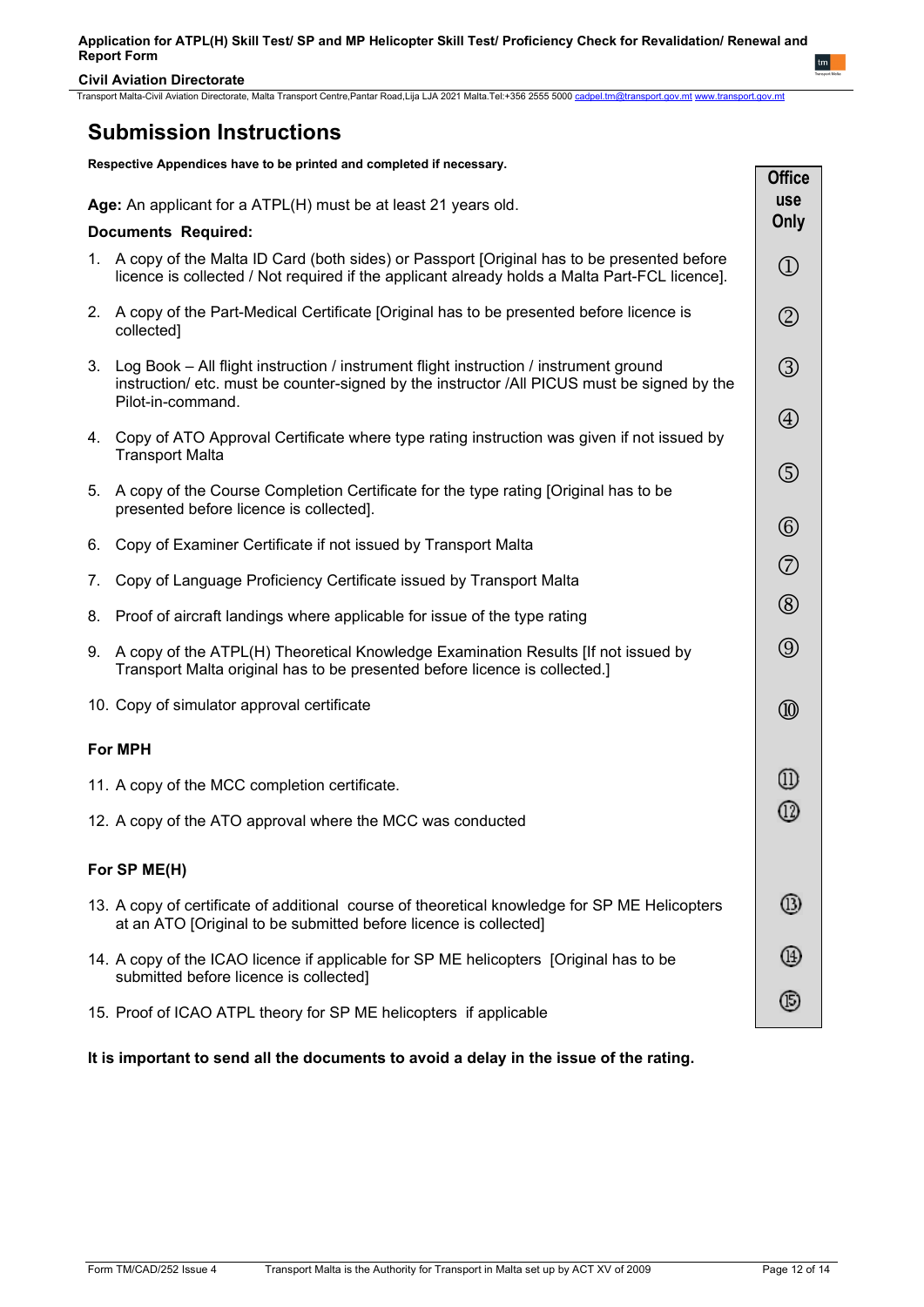## **Civil Aviation Directorate**

Transport Malta-Civil Aviation Directorate, Malta Transport Centre,Pantar Road,Lija LJA 2021 Malta.Tel:+356 2555 5000 [cadpel.tm@transport.gov.mt](mailto:cadpel.tm@transport.gov.mt) [www.transport.gov.mt](http://www.transport.gov.mt/)

## **Transport Malta – Civil Aviation Directorate Bank Details:**

Bank Name: Bank of Valletta Bank Branch: Naxxar Bank Address: 38, Triq tal-Labour, Naxxar NXR 9020 Bank's BIC Code: VALLMTMT Sort Code: 22013 Account Holder: Transport Malta – Civil Aviation Directorate Account No: 12000580013 IBAN No: MT13VALL 22013 0000 000 12000 5800 13

**Fee**: The applicable fee in the Malta Air Navigation Order / Scheme of Charges on the Transport Malta website has to be submitted with the application.

**Queries**: If you need additional information send an email to [cadpel.tm@transport.gov.mt](mailto:cadpel.tm@transport.gov.mt) 

Attention: Personnel Licensing Section, Transport Malta Civil Aviation Directorate - giving your contact telephone number.

Send completed form to:

**Transport Malta-CAD, Personnel Licensing Section, Pantar Road Lija, LJA 2021, Malta**